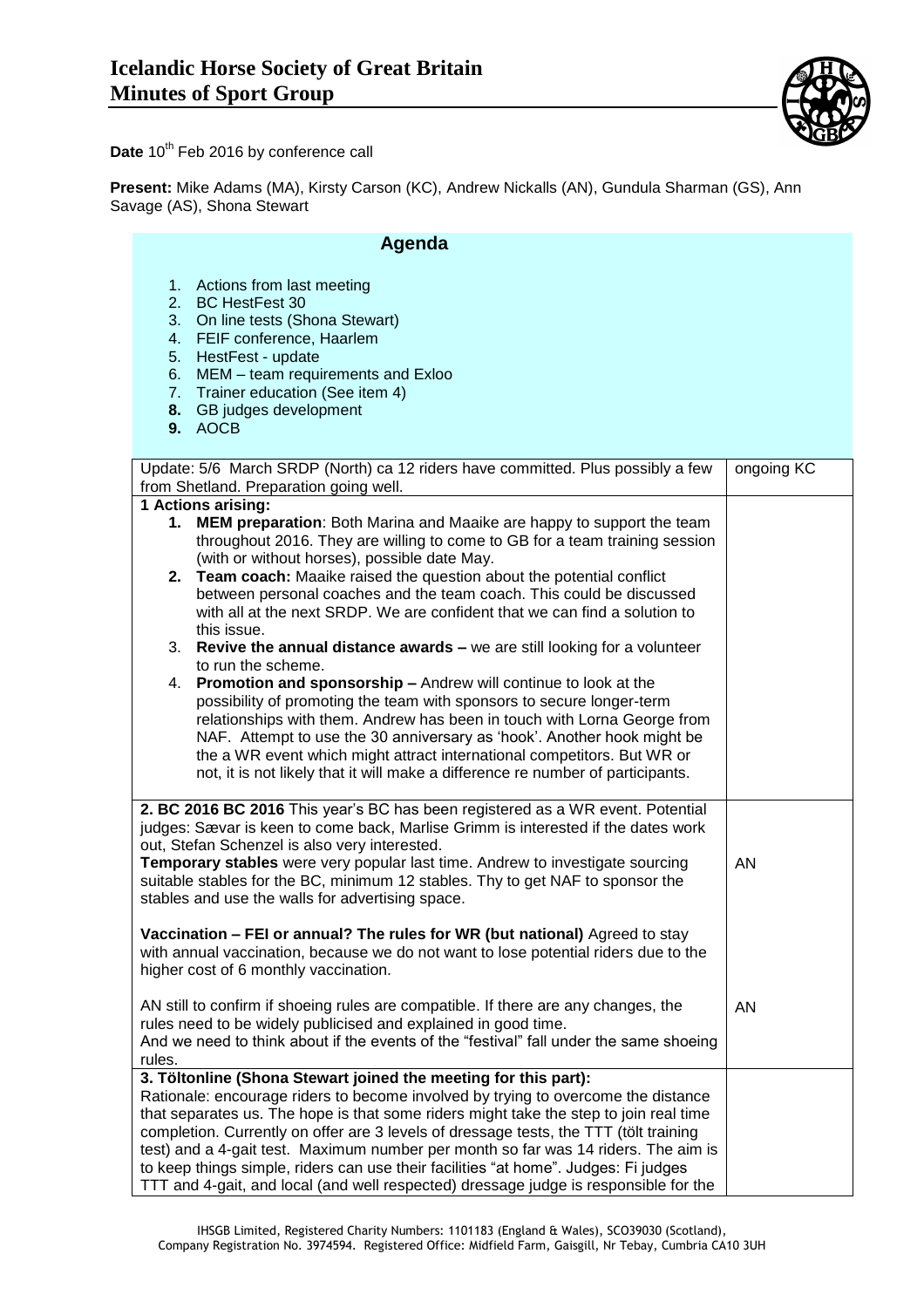

|                                                                                                                                                                                                                                                                                                                                                                                                                                                                                                                                                                                                     | <b>NDL</b>                 |
|-----------------------------------------------------------------------------------------------------------------------------------------------------------------------------------------------------------------------------------------------------------------------------------------------------------------------------------------------------------------------------------------------------------------------------------------------------------------------------------------------------------------------------------------------------------------------------------------------------|----------------------------|
| dressage tests.<br>Cost: £6 per class, £5 goes to judge and £1 goes towards end of year prizes. - The<br>fee has come down from £10 per entry, with everyone getting a rosette but it is felt<br>that the lower prize is better value.<br>Concept can easily be expanded, and made to grow; there are some issues with<br>uploading the video clips. Currently there is no yearly membership, riders just pay<br>for each class. A yearly subscription might encourage more regular participation.                                                                                                  |                            |
| Feedback: to Shona:<br>the website could become more user-friendly / or shift the content to the<br>$\bullet$<br><b>IHSGB</b> site.<br>Suggestion of how it can grow: Kirsty offered to encourage local riders,<br>$\bullet$<br>where one person is doing the filming and will upload the films.<br>A common filming session in local venues will also bring people together,<br>$\bullet$<br>by creating a real-time event, and might also ensure continuity.<br>Create a link on IHSGB website under sports, explaining the concept, and<br>$\bullet$<br>directing them to the toltonline website |                            |
| Mike to send a thank-you letter to Shona, summarising the discussion, and pointing<br>the way forward.<br>Find a way of recognizing Shona's effort at IHSGB level.<br>Concern that Fi might get overwhelmed, we could help with finding more judges.<br>Since the clips are on youtube, any FEIF judge in the world could do it. Anne will<br>contact Fi to ask at what number of riders she would begin to struggle an might<br>want to seek some help.<br>Suggested extra judge Marina.<br>→ www.toltonline.weebly.com                                                                            | МA<br>AS                   |
| 4. FEIF conference in Haarlem - was a very intensive but stimulating event.<br>Gundula will write a short report for next Sleipnir.                                                                                                                                                                                                                                                                                                                                                                                                                                                                 | $\overline{\text{GS}}$     |
| Doug Smith announced his resignation from next year. Part of the problem is that<br>Doug receives very little positive feedback. Suggestion that our chair Dave Savage<br>will write a letter of recognition on behalf of IHSGB, and Mike has already been one<br>(of very few) sport leaders who expressed his appreciation to Doug in conversation<br>and via email.                                                                                                                                                                                                                              | DS / MA                    |
| Gundula reported on the fact that FEIF will invite observers to the committee<br>members meeting in October. Small countries might get together and send a single<br>observer on behalf of several member states.                                                                                                                                                                                                                                                                                                                                                                                   | <b>Trustees</b>            |
| <b>Trainer education - There are now five English speaking FEIF Member countries</b><br>(AU, CA, GB, NZ, US) – and the suggestion is that these countries should work<br>together to complete the translation of the (German) material. Contact person, Silke<br>Feuchthofen.                                                                                                                                                                                                                                                                                                                       | MA to talk to<br>Christina |
| 5. HestFest - Gundula will send round to the committee a copy of a sample<br>invitation that can then be used as template for other invitations, and a copy of the<br>article coming out in the next Sleipnir. It would be good if we can start filling the<br>calendar with a number of events before the publication of the next newsletter!                                                                                                                                                                                                                                                      | <b>GS</b>                  |
| 6. MEM - Exloo and the MEM are the two international competitions where British<br>riders will be represented. GB will send a team to the MEM. Participation is by<br>invitation from the trustees. Mike to put together an invitiation.<br>Exloo (May 6/7/8) is another opportunity for GB riders to compete abroad.                                                                                                                                                                                                                                                                               | <b>MA</b>                  |
| 8. GB Judges' development - this year's sport training event will take place in IS.<br>It is unlikely that either of our national judges will attend. Recently Fi held a<br>workshop for potential judges. It is not quite clear what the aim is. General<br>education for riders? Or a training programme for potential judge? Anne will clarify<br>this with Fi.                                                                                                                                                                                                                                  | <b>AS</b>                  |